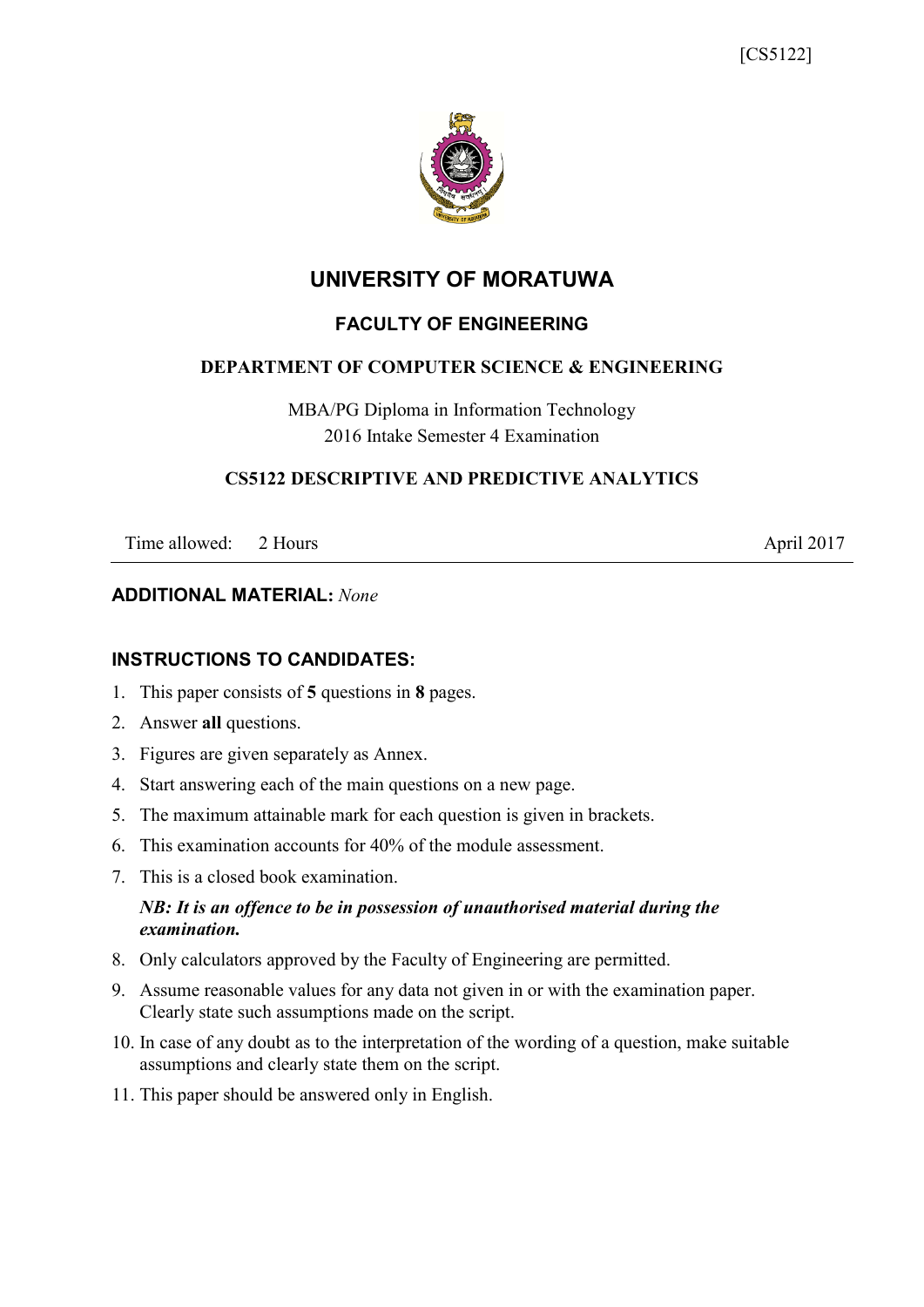# **Question 1 (20 marks)**

|                 | <b>Salary</b> | Age       | <b>MBA</b>             | <b>School</b>   | <b>Total MBA</b><br>Cost | $2-Year$<br><b>Tuition</b> |
|-----------------|---------------|-----------|------------------------|-----------------|--------------------------|----------------------------|
|                 | \$28,260      | 25        | N <sub>o</sub>         | Columbia        | \$168,307                | \$106,416                  |
|                 | \$43,392      | 28        | Yes                    | Pennsylvania    | \$168,000                | \$108,018                  |
|                 | \$56,322      | 37        | Yes                    | Stanford        | \$166,812                | \$106,236                  |
|                 | \$26,086      | 23        | No                     | Chicago         | \$165,190                | \$101,800                  |
|                 | \$36,807      | 32        | No                     | Dartmouth       | \$162,750                | \$101,400                  |
|                 | \$57,119      | 57        | No                     | MIT             | \$160,378                | \$100,706                  |
|                 | \$48,907      | 45        | No                     | Harvard         | \$158,800                | \$97,200                   |
|                 | \$34,301      | 32        | No                     | New York        | \$157,622                | \$94,572                   |
|                 | \$31,104      | 25        | No                     | Northwestern    | \$156,990                | \$102,990                  |
|                 | \$60,054      | 57        | No                     | Yale            | \$151,982                | \$99,800                   |
|                 | \$41,420      | 42        | No                     | Carnegie Mellon | \$149,400                | \$105,000                  |
|                 |               |           |                        |                 |                          |                            |
| N               | 35            | 35        | $Yes = 6$<br>$No = 29$ |                 | 20                       | 20                         |
| Mean            | \$45,310      | 40        | N/A                    |                 | \$150,795                | \$99,328                   |
| Median          | \$42,377      | 37        | N/A                    |                 | \$150,691                | \$99,400                   |
| Mode            | N/A           | 32        | N/A                    |                 | N/A                      | N/A                        |
| Variance        | 172,606,079   | 150.46    | N/A                    |                 | 162,471,581              | 36,279,634                 |
| <b>Skewness</b> | 0.7822        | 0.3246    | N/A                    |                 | $-0.228$                 | $-0.56382$                 |
| <b>Kurtosis</b> | 0.7054        | $-1.3348$ | N/A                    |                 | $-1.0635$                | 0.3113                     |
| Min             | \$26,086      | 23        | N/A                    |                 | \$127,144                | \$84,800                   |
| Max             | \$84,876      | 61        | N/A                    |                 | \$168,307                | \$108,018                  |

Answer the following questions based on the given Descriptive Statistics related to salaries of a set of employees and cost of MBA programs in the USA as of 2011.

Source: Introduction to Applied Multivariate Analysis with R by B. Everitt and T. Hothorn, Springer and Schools.

(i) Calculate the following statistics:

| (a) Standard Deviation of Salary |  |
|----------------------------------|--|
|----------------------------------|--|

- (b) Range of 2-Year Tuition Cost [2]
- (ii) Comment on the shape of the distributions for both Salary and Age. [4]
- (iii) The correlation between Salary and Age is 0.8814. What can we conclude from this? [2]
- (iv) Following table presents statistics for employees with and without an MBA: [4]

| <b>Salary</b> | $MBA = Yes$ | $MBA = No$  |
|---------------|-------------|-------------|
| Mean          | \$51,510    | \$44,028    |
| Variance      | 309,360,803 | 144,410,167 |

What can you conclude based on these statistics? Discuss.

(v) Given these statistics does it make sense to have an MBA? Discuss. [6]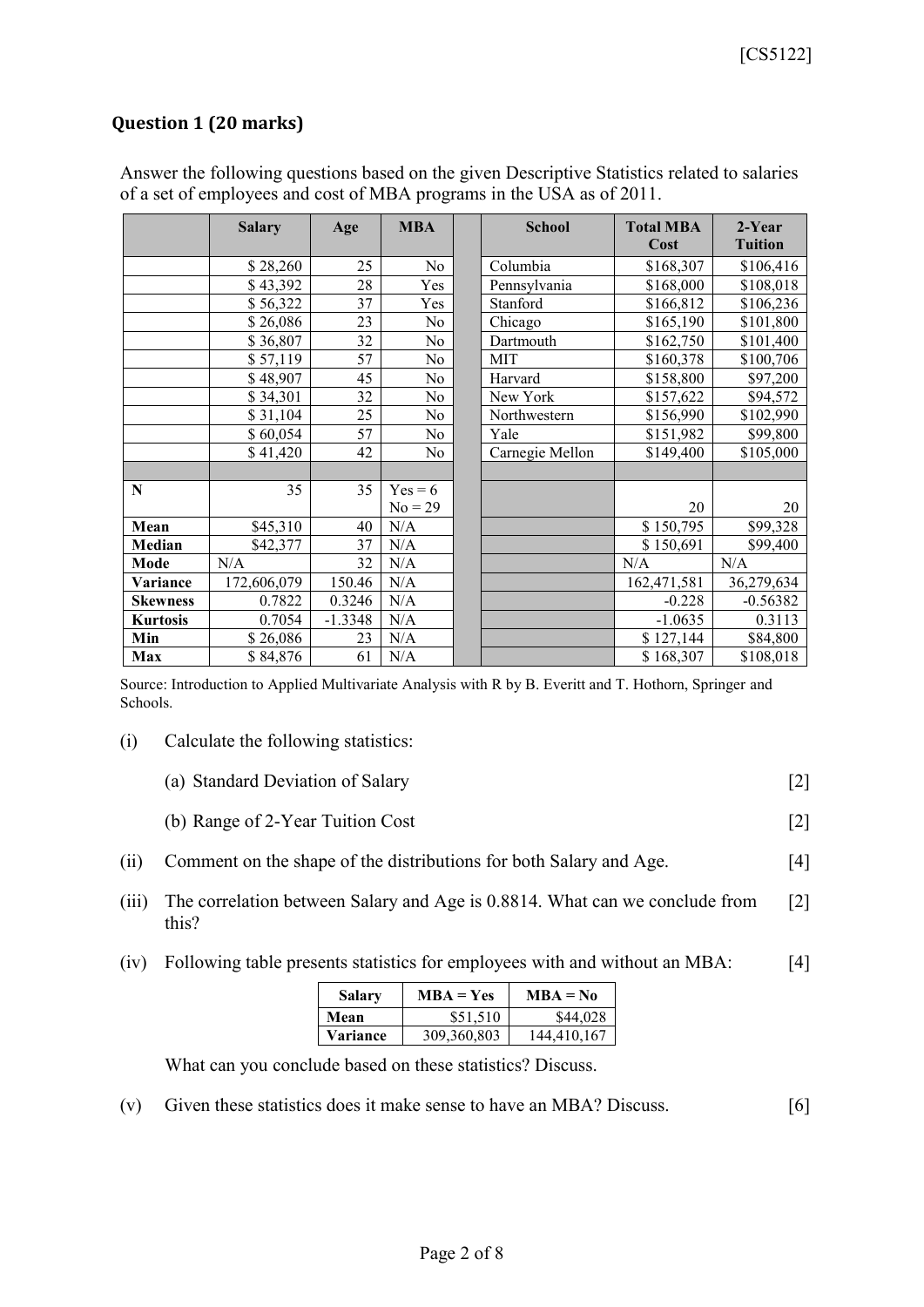## **Question 2 (20 marks)**

|  | (i) What is mean by "the curse of dimensionality"? |  |  |
|--|----------------------------------------------------|--|--|
|--|----------------------------------------------------|--|--|

- (iii) Using an example, explain how PCA (Principle Component Analysis) can help a data analyst to overcome the curse of dimensionality. [3]
- (iii) The following results were obtained by performing PCA on an 11 variable dataset related to cities.

The dataset contains attributes such as area of city, population (1980, 1990, and 2000), growth, resource consumption (e.g., Food, Water, Electricity, and Phones), and number of vehicles. See Scatter plot matrix in Fig. 1.

```
## Importance of components:
##
                                          Comp.3Comp.1Comp.2
                                                    Comp.4
                                                             Comp.5
                                                                       Comp.6
                                                                                Comp.7
## Standard deviation
                      2.4629420 1.3151570 1.00246883 0.92086602 0.83523273 0.50012846 0.48128911
## Proportion of Variance 0.5514621 0.1572398 0.09135852 0.07709038 0.06341943 0.02273895 0.02105811
## Cumulative Proportion 0.5514621 0.7087019 0.80006045 0.87715083 0.94057026 0.96330921 0.98436732
##
                         Comp.8 Comp.9
                                             Comp.10
                                                         Comp.11## Standard deviation
                     0.35702153 0.174687526 0.1031435150 0.0577993220
## Proportion of Variance 0.01158767 0.002774157 0.0009671441 0.0003037056
```
Source: http://geog.uoregon.edu/bartlein/courses/geog495/lec16.html

|  |  | (a) How many Principle Components are suitable to represent this dataset? | $\lceil 3 \rceil$ |
|--|--|---------------------------------------------------------------------------|-------------------|
|  |  |                                                                           |                   |

- (b) Based on the PCA outputs what can you conclude about the data? Discuss. [3]
- (c) Briefly describe how a new city (that is not included in the dataset) can be classified based on these findings. [3]
- (iv) Based on Scatter plot matrix in Fig. 1, what can you claim about the cities and related attributes? Discuss at least 3 findings. [6]

#### **Question 3 (20 marks)**

| (i)   | Which clustering technique would you recommend to cluster each of the<br>datasets shown in Fig. 2? Justify your answer.                                                                                                                                                                                                                                                                                                                                                                                    | $\left[3\times3\right]$ |
|-------|------------------------------------------------------------------------------------------------------------------------------------------------------------------------------------------------------------------------------------------------------------------------------------------------------------------------------------------------------------------------------------------------------------------------------------------------------------------------------------------------------------|-------------------------|
| (ii)  | Figure 3 shows a cluster dendogram of vehicles. What can you conclude<br>from this cluster analysis? Discuss.                                                                                                                                                                                                                                                                                                                                                                                              | $[5]$                   |
| (iii) | Suppose PizzaHut gives you data of all home deliveries in Colombo (1 to<br>15) within the last 12 months. The dataset includes type of order, transaction<br>value, order and delivery times, and delivery location (latitude and<br>longitudes). To reduce the delivery cost and time, PizzaHut plans to<br>establish 3 new locations in Colombo that will only handle home deliveries.<br>Suggest a clustering-based solution to identify the best 3 locations to<br>establish the new delivery centers. | [6]                     |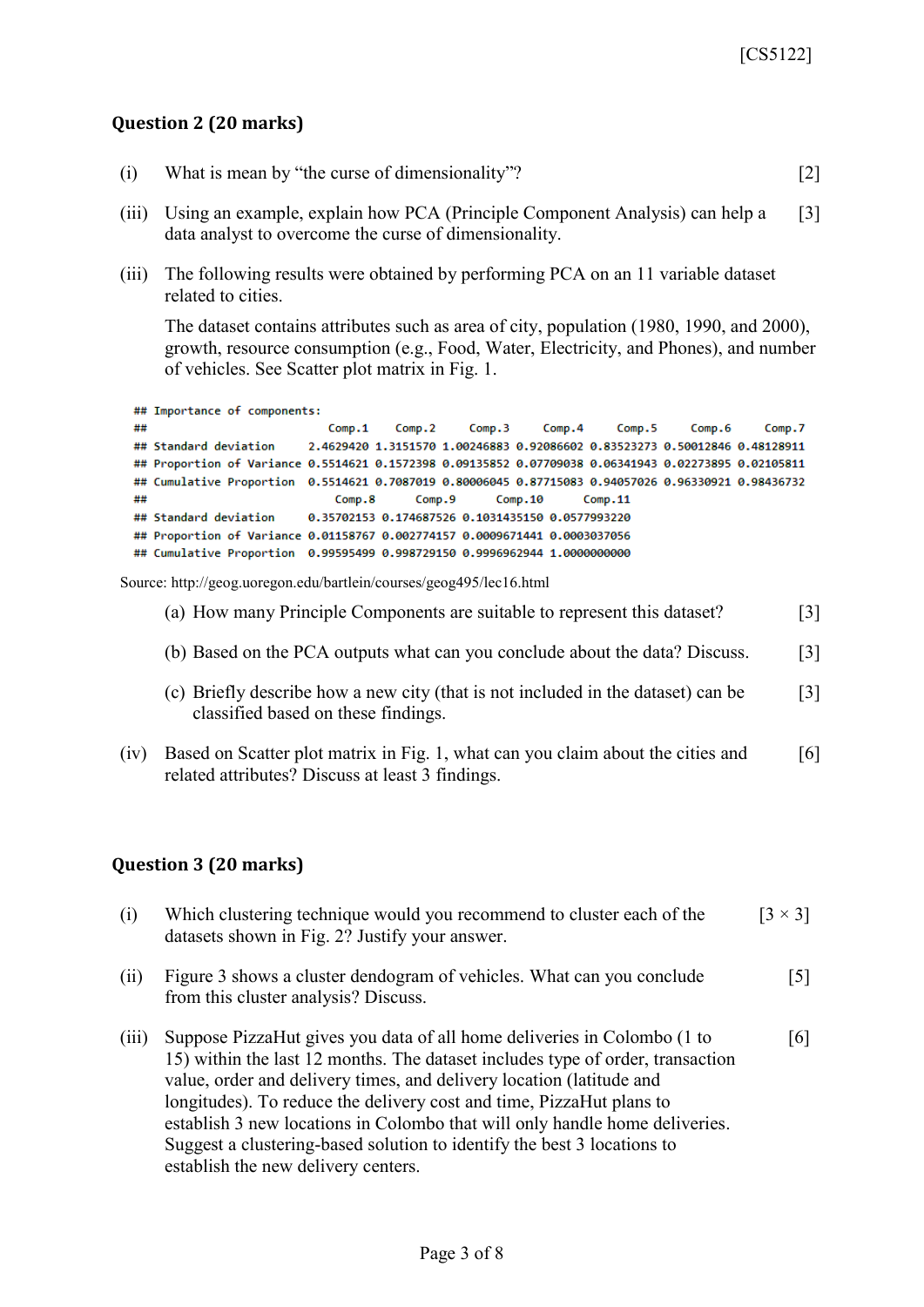## **Question 4 (20 marks)**

Scatter plot matrix in Fig. 4 shows the relationship between a person's IQ score (PIQ) and his/her brain size, height, and weight.

lm(d\$PIQ ~ d\$Brain + d\$Height + d\$Weight) Coefficients: (Intercept) d\$Brain d\$Height d\$Weight 111.4 2.06 -2.73 0.001

- (i) By analyzing the scatter plots and regression model parameters what can you claim about the relationship between PIQ, Brain size, Weight, and Height? Justify your claims. [6]
- (ii) Write the corresponding Multiple Linear Regression equation. [3]
- (iii) Predict the PIQ of a person, where Brian  $= 81.69$ , Height  $= 64.5$ , and Weight  $=$ 118. [3]
- (iv) Discuss the accuracy of the fitted Multiple Linear Regression model. [4]
- (v) Would the application of a Nonlinear Regression Model enhance the accuracy of PIQ prediction? Discuss. [4]

#### **Question 5 (20 marks)**

- (i) Time series in Fig. 5 shows the monthly total retail sales in the USA. Note that data are in millions of dollars and not adjusted for inflation.
	- (a) Discuss what can be learned from the time series while considering the Trend, Seasonal, Cyclical, and Irregular time series components. [6]
	- (b) What time-series prediction model would you recommend to predict the total retail sales for the next three months? Justify. [4]
- (ii) Following is a title of an article appeared in DJBooth.net, a website for music lovers. [10]

*Music Sales Falling, Tour Revenue in Danger. Can the Industry Survive?*

Based on the data visualizations in Fig. 6 discuss whether there are sufficient statistics to back the above title.

---- END OF PAPER ---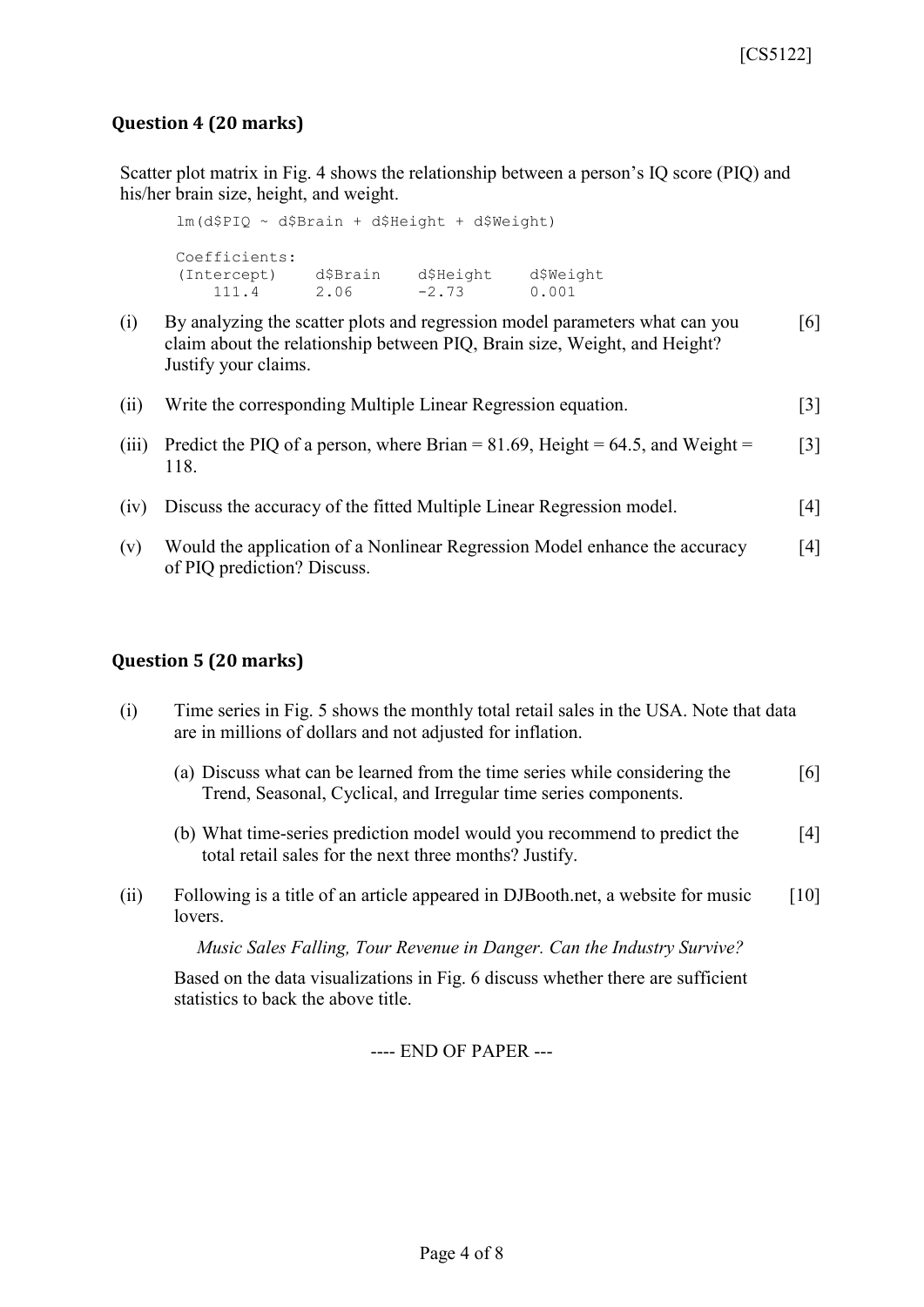# **Annex – Figures**

## **Question 2**



Figure 1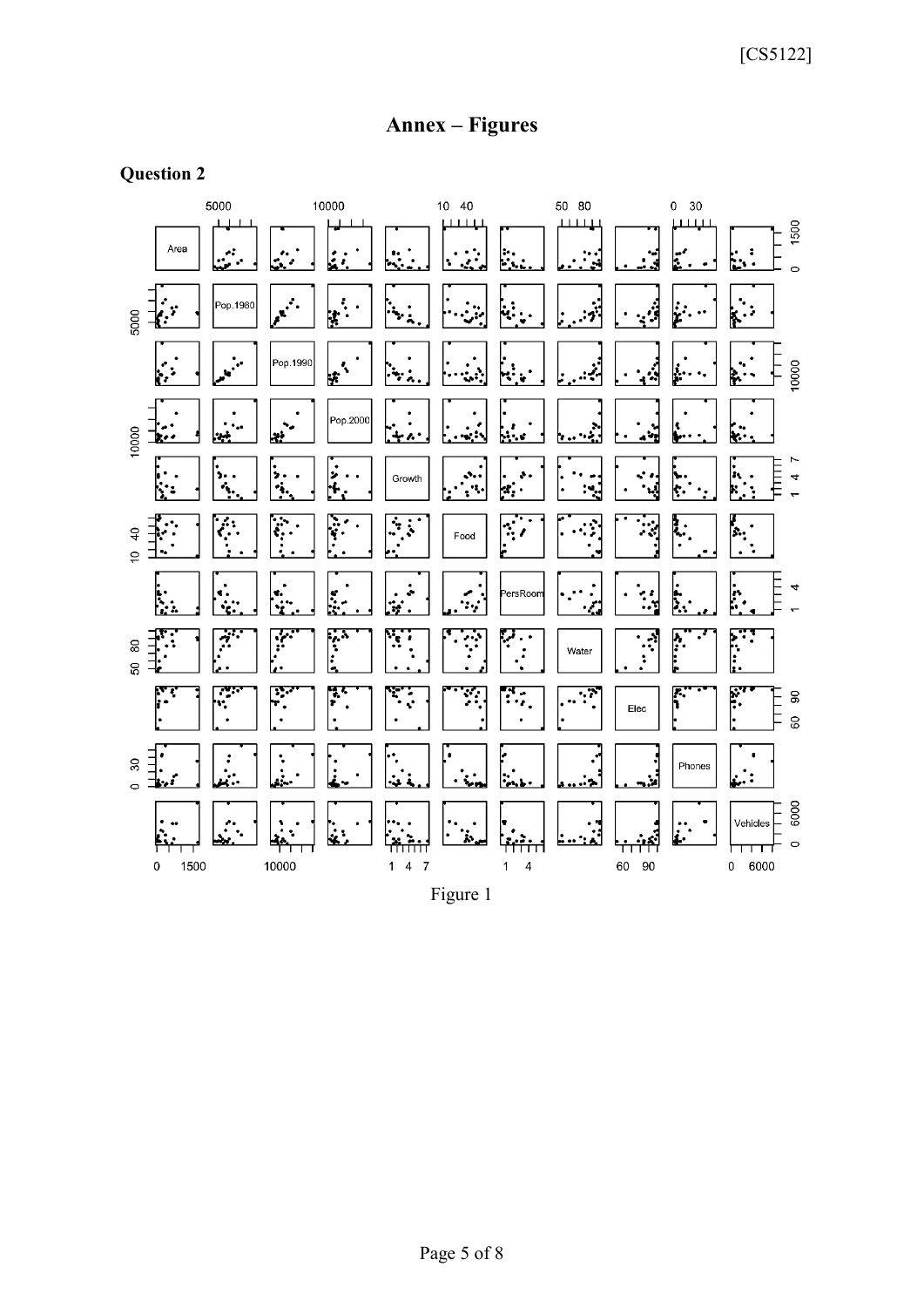









Figure 2(c)



Figure 3 (Source: stackoverflow.com)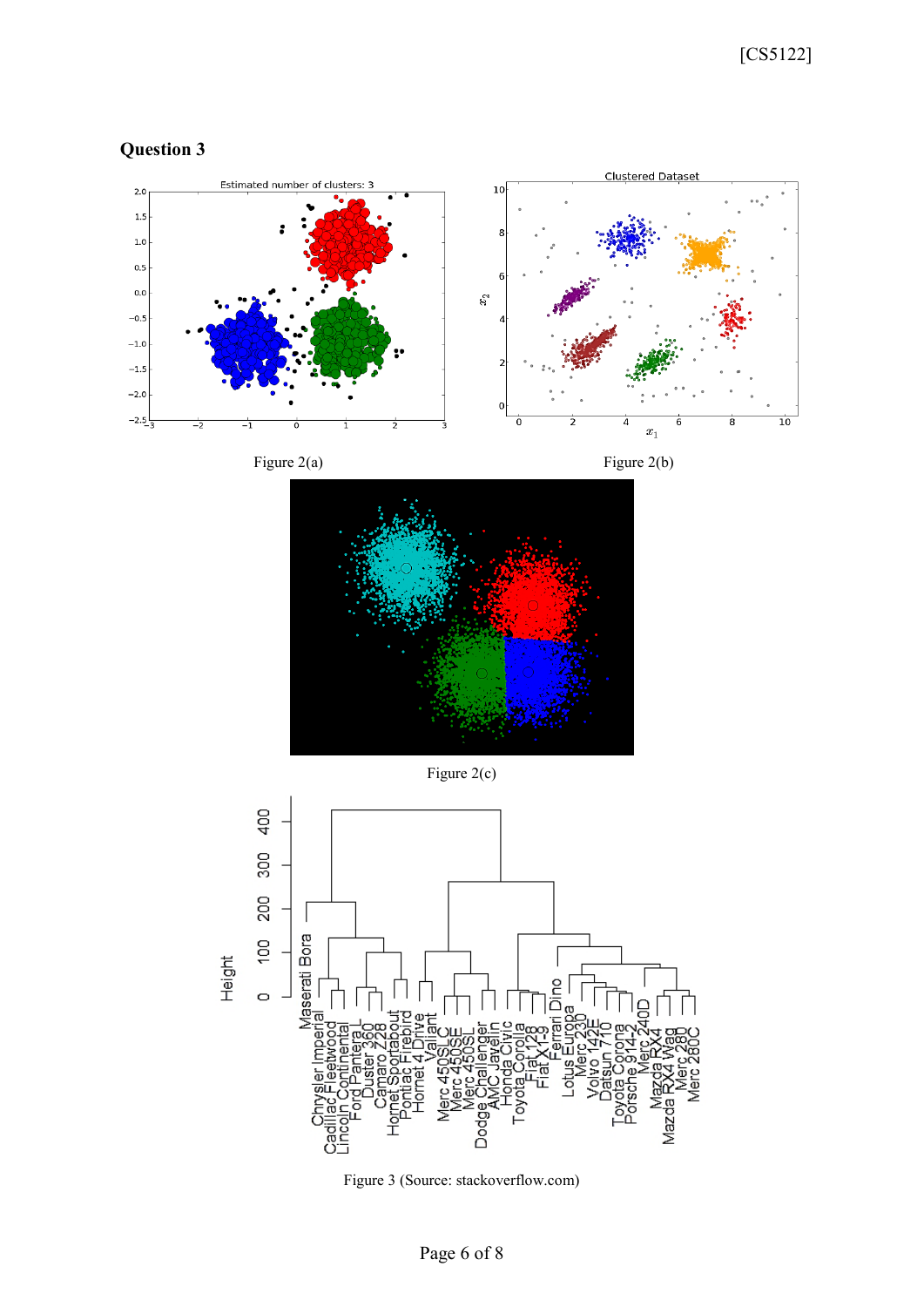

### **Question 4**